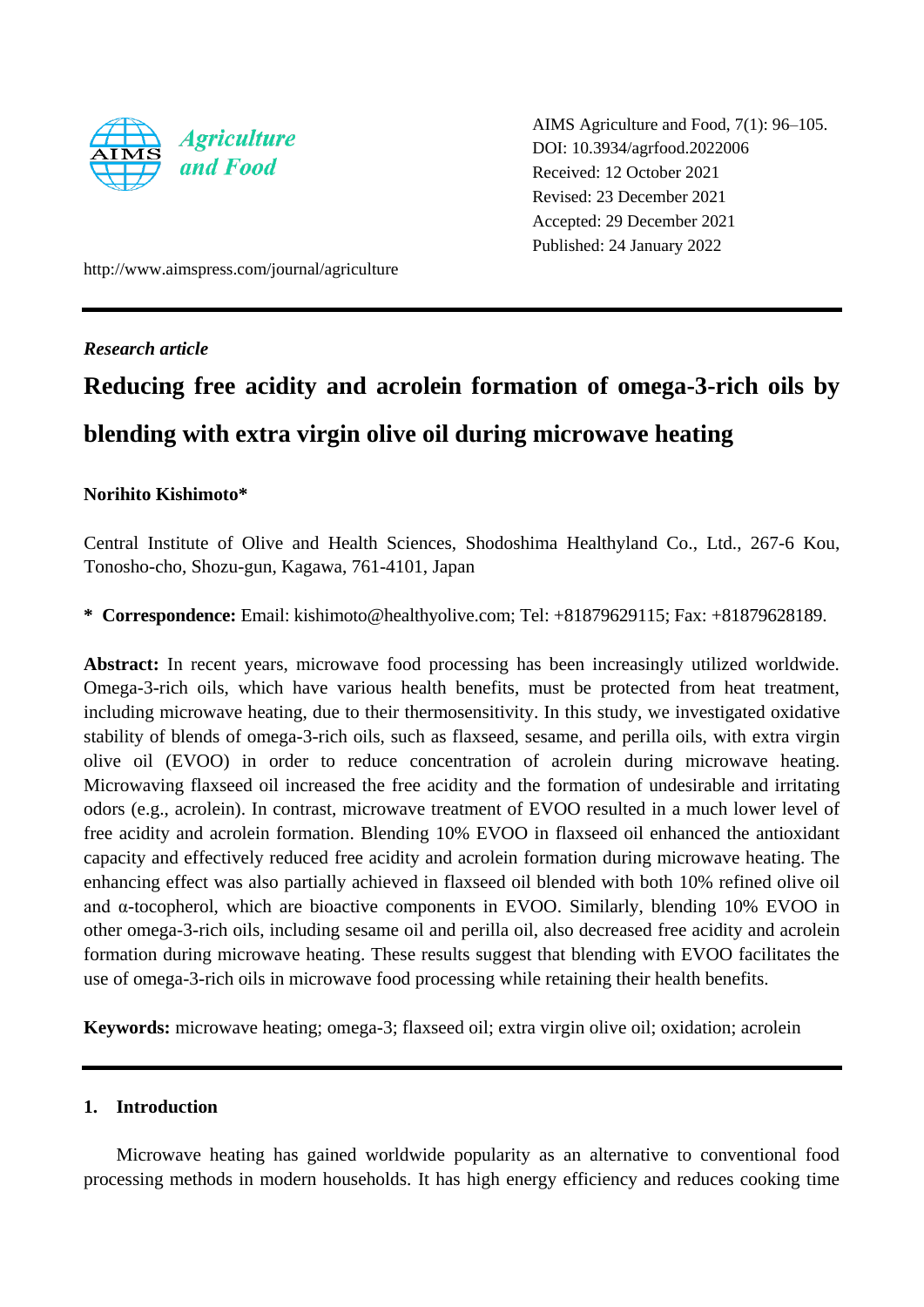compared to conventional heating. Therefore, microwave technology has been used in the food industry as a promising green technology for processes such as warming, drying, thawing, baking, pasteurizing, and sterilizing foods [1−4]. Despite considerable advantages over conventional food processing methods [5], objectionable compounds can be produced in microwaved foods. Particularly, microwave heating of different vegetable oils and fats leads to the formation of free radicals that rapidly react with atmospheric oxygen to produce hydroperoxides and secondary oxidation products [6−9].

Polyunsaturated omega-3 fatty acids, especially long-chain eicosapentaenoic and docosahexaenoic fatty acids, which are mainly found in fish oil, are well-known, health-promoting nutrients that contribute to the amelioration of age-related diseases, including cardiovascular diseases [10,11]. These two long-chain omega-3 fatty acids are highly susceptible to lipid oxidation, which can lead to serious problems, such as the loss of shelf-life, functionality, nutritional value, consumer acceptability, and fish oil safety [12]. Linolenic acid, a long-chain omega-3 fatty acid, is also found in a variety of plants and seed oils, such as flaxseed (*Linum usitatissimum* L.[*[Linaceae](https://en.wikipedia.org/wiki/Linaceae)*]), sesame (*Sesamum indicum* L. [*[Pedaliaceae](https://en.wikipedia.org/wiki/Pedaliaceae)*]), and perilla (*Perilla frutescens* L. [*[Lamiaceae](https://en.wikipedia.org/wiki/Lamiaceae)*]) oils. It has been recommended that omega-3-rich oils should be prevented from extensive heat treatment during cooking since they are sensitive to heat, oxygen, and light [13]. In addition, linolenic acid is the main source of acrolein, which is an irritating and off-flavored compound formed during the heating of vegetable oils at high temperatures [14]. Thus, omega-3-rich oils are unsuitable for microwaving and conventional heat processing [15].

Olive oil is among the core components of the Mediterranean diet and extra virgin olive oil (EVOO) has numerous health benefits reported due to its high monounsaturated oleic acid content. It is also rich in antioxidants, such as tocopherols, phenols, and carotenes; hence it possesses the highest tolerance to heat among the edible oils [16]. Domestic microwaves are mostly used at a power of 700 W or less depending on the required food processing technique [17,18]. Intense microwave heating at 500 W increases free acidity and acrolein formation, even in EVOO, whereas this effect is hardly observed at 150 W [19]. This suggests that EVOO as a source of a natural antioxidant may be utilized to improve the oxidative stability of omega-3-rich oils during microwave heating at a lower power level. The aim of this study was to develop a method for preventing the thermal increase in free acidity and acrolein formation of omega-3-rich oils such as flaxseed, sesame, and perilla oils during low-power microwave heating using EVOO.

# **2. Materials and methods**

# *2.1. Materials*

Oils labeled as flaxseed and sesame oils (NID, Tokyo, Japan), perilla oil (Benibana Foods Co., Ltd., Tokyo, Japan), EVOO (Shodoshima Healthyland Co., Ltd., Kagawa, Japan), and refined olive oil (ROO; Toyo Olive Co., Ltd., Kagawa, Japan) were purchased from the market. The percentage composition of fatty acids in flaxseed, sesame, and perilla oils, EVOO, and ROO used in this study are listed in Table 1. The fatty acid composition of the olive oils met the international official regulations edited by the International Olive Council (IOC) [20] and the European Community [21]. The amount of  $\alpha$ -tocopherol (TP) in flaxseed oil and EVOO was 1.6 and 24.6 mg per 100 g of oil, respectively. Medium-chain triglyceride (MCT) oil was purchased from Nisshin OilliO Group, Ltd.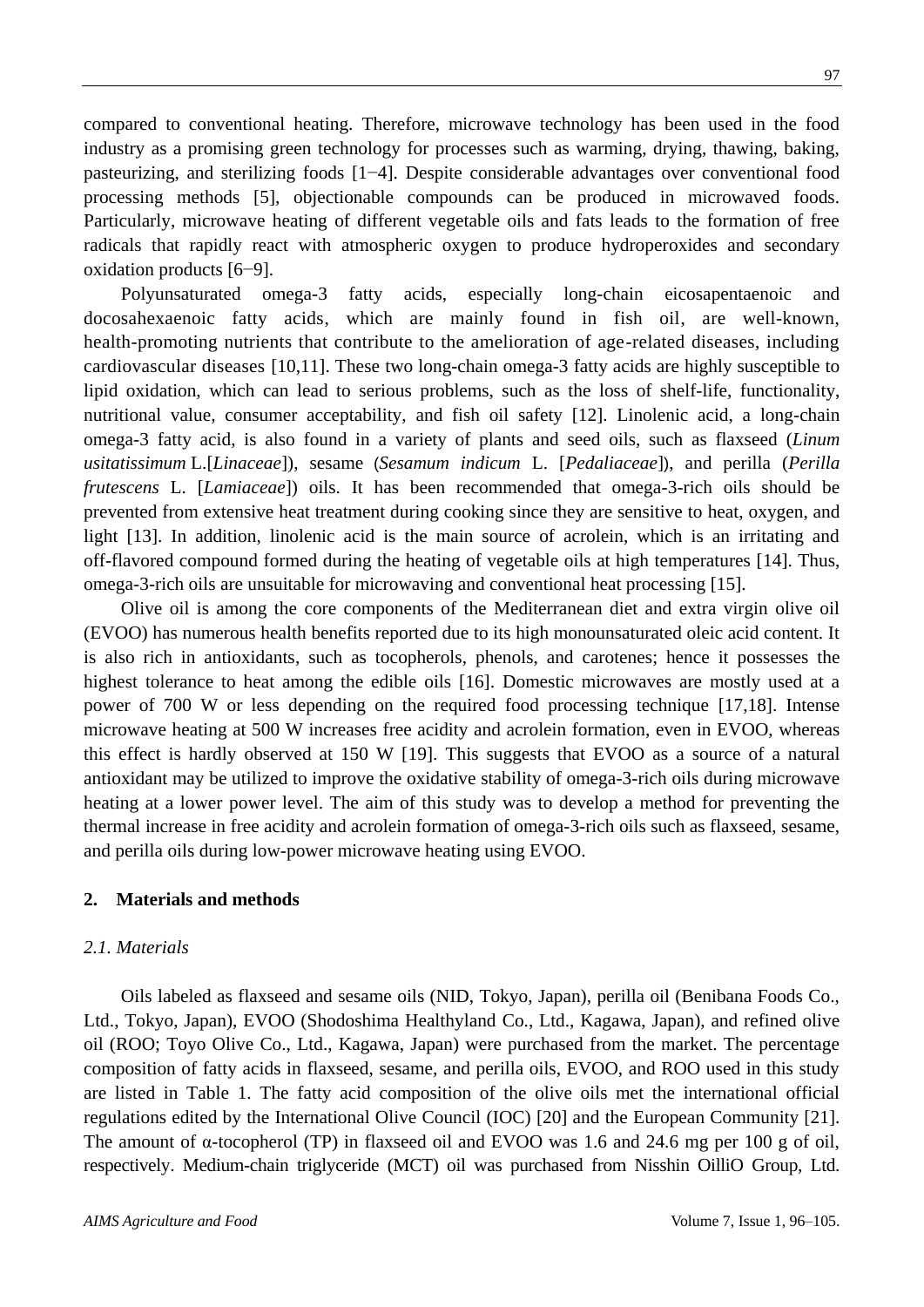(Tokyo, Japan). Acrolein (purity >95%) was purchased from Tokyo Chemical Industry (Tokyo, Japan).

| Fatty acids                      | Flaxseed oil   | Sesame oil     | Perilla oil    | <b>EVOO</b>    | <b>ROO</b>    |
|----------------------------------|----------------|----------------|----------------|----------------|---------------|
| Myristic acid $(C14:0)$          | ND             | <b>ND</b>      | ND.            | ND             | ND            |
| Palmitic acid (C16:0)            | $5.6 \pm 0.2$  | $5.9 \pm 0.2$  | $5.9 \pm 0.4$  | $13.8 \pm 0.6$ | $8.5 \pm 0.5$ |
| Palmitoleic acid (C16:1)         | ND.            | ND.            | ND.            | $1.3 \pm 0.1$  | $0.4 \pm 0.0$ |
| Heptadecanoic acid $(C17:0)$     | ND.            | ND.            | ND.            | ND             | ND            |
| Heptadecenoic acid $(C17:1)$     | ND             | ND             | ND             | ND             | ND            |
| Stearic acid (C18:0)             | $3.9 \pm 0.2$  | $1.6 \pm 0.1$  | $1.9 \pm 0.2$  | $1.8 \pm 0.1$  | $3.3 \pm 0.2$ |
| Oleic acid $(C18:1)$             | $17.5 \pm 0.7$ | $16.2 + 0.6$   | $15.3 \pm 0.8$ | $70.2 + 0.9$   | $75.2 + 3.5$  |
| Linoleic acid $(C18:2)$          | $18.3 \pm 0.7$ | $14.2 \pm 0.6$ | $12.8 \pm 0.7$ | $7.8 \pm 0.3$  | $6.6 \pm 0.2$ |
| $\alpha$ -Linolenic acid (C18:3) | $50.8 \pm 2.0$ | $58.4 \pm 2.3$ | $59.1 \pm 3.4$ | $0.8 \pm 0.2$  | $0.6 \pm 0.0$ |
| Arachidic acid $(C20:0)$         | $0.2 \pm 0.0$  | $0.1 \pm 0.0$  | $0.1 \pm 0.0$  | $0.3 \pm 0.0$  | ND            |
| Eicosenic $(C20:1)$              | $0.1 \pm 0.0$  | $0.1 \pm 0.0$  | $0.1 \pm 0.0$  | $0.3 \pm 0.0$  | ND.           |
| Behenic acid (C22:0)             | $0.1 \pm 0.0$  | ND             | ND.            | $0.1 \pm 0.0$  | $0.1 \pm 0.0$ |
| Lignoceric acid $(C24:0)$        | ND             | ND             | ND             | ND             | ND            |

**Table 1.** Summary of the fatty acid composition of oils (% fatty acids).

 $ND = Not detected.$ 

#### *2.2. Microwave heating procedure*

A household microwave oven (Panasonic NE-EH229, Osaka, Japan) was operated at 150 W. Three samples (20 g) for each treatment were weighed into Petri dishes (diameter: 10 cm, height: 2 cm) [15], and then heated in a microwave oven at the center of the rotating plate (diameter: 28 cm) for 3, 6, 9, 12, and 15 min, with three independent experiments performed under the same conditions. All samples were cooled rapidly and analyzed shortly thereafter.

## *2.3. Analytical procedures*

The free acidity (FA) of the oil samples was measured using an OxiTester (CDR, Ginestra Fiorentina, Italy) [19,22,23]. Aliquots of the oil sample (2.5 μL) were added to a prefilled cuvette. The fatty acid composition of oils was analyzed on a 7890B gas chromatograph (Agilent Technologies, Santa Clara, CA, USA) equipped with autosampler, flame ionization detector and a 30 m DB-23 capillary column (Agilent Technologies) with internal diameter 0.25 mm and film thickness of 0.25 μm. α-TP content of the oils was analyzed on an LC-20AT HPLC system (Shimadzu Co., Kyoto, Japan) equipped with fluorescence Detector (Shimadzu RF-10AXL) and a YMC-Pack SIL-06 column (YMC Co., Ltd., Kyoto, Japan; particle size, 5 µm; length, 250 mm; internal diameter, 4.6 mm).

## *2.4. Quantification of acrolein*

The headspace of the oil samples was analyzed using the method proposed by a HERACLES II electronic nose (Alpha MOS, Toulouse, France) [24] equipped with two identical gas chromatography columns working in parallel mode, namely a non-polar column (MXT-5; length, 10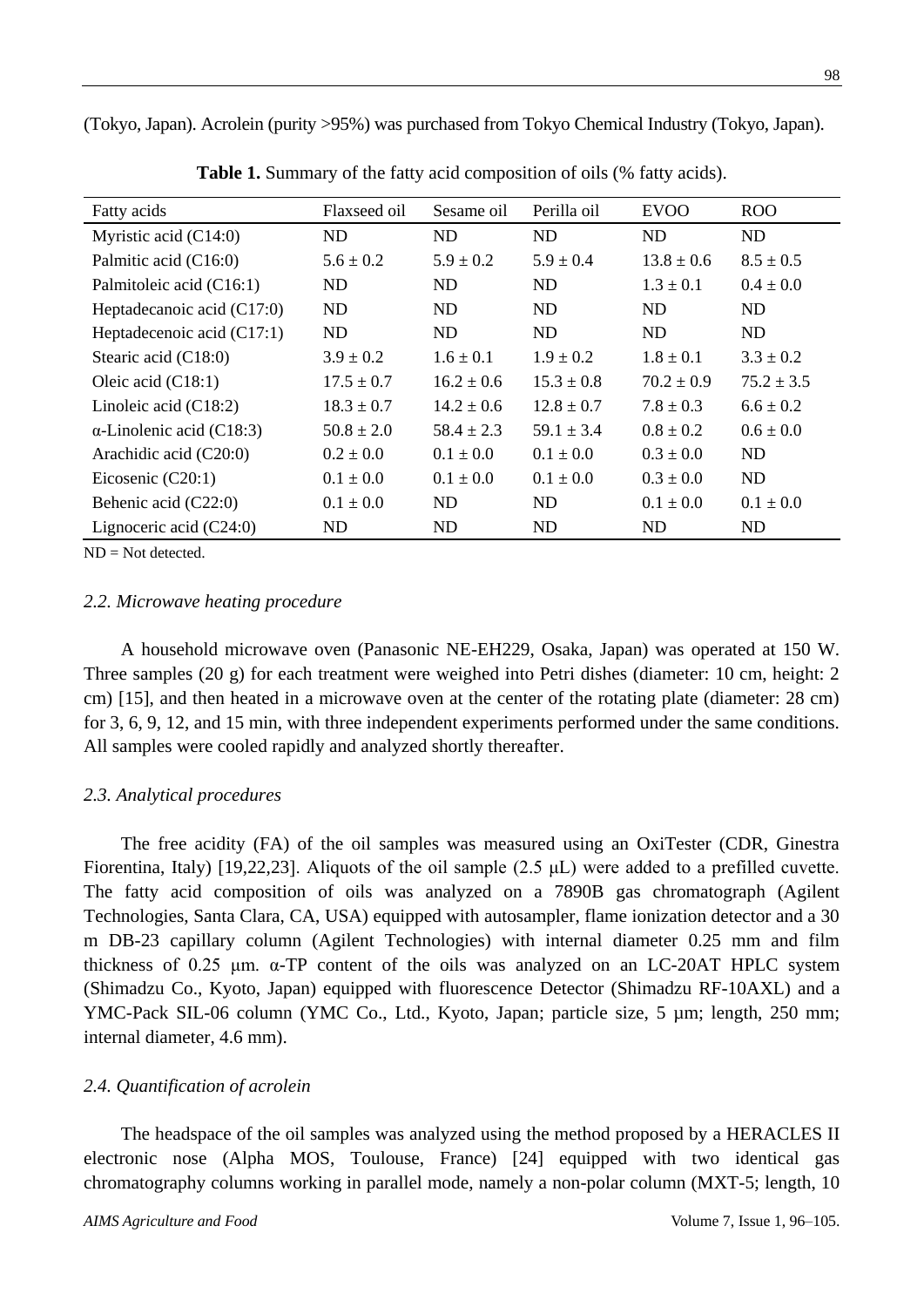m; internal diameter,  $0.18$  mm; film thickness,  $0.4 \mu m$ ) and a polar column (MXT-WAX; length, 10 m; internal diameter, 0.18 mm; film thickness, 0.4 μm), which produced two chromatograms simultaneously. The electronic nose was also equipped with an HS100 autosampler (CTC Analytics AG, Zwingen, Switzerland) to automate sample incubation and injection. The analytical conditions were as follows: an aliquot of the oil sample (2.0 g) was placed in a 20-mL vial, sealed with a magnetic cap, and placed in the autosampler, which was then placed in a HERACLES shaker oven and incubated for 15 min at 60 ℃ with shaking at 500 rpm. The headspace was sampled (5 mL) using a syringe and injected into the gas chromatograph. The thermal program started at 40 ℃ (held for 10 s) and then increased to 250 °C at a rate of 1.5 °C /s. The final temperature was maintained for 60 s, and the total separation time was 120 s. The data were acquired and processed using the AlphaSoft v2020 software (Alpha MOS). To determine the amount of acrolein in the oil samples, a standard curve was established [24]. Different concentrations of acrolein were prepared in MCT oil and subjected to flash gas chromatography electronic nose analysis. The amount of acrolein in the oil samples after microwave heating was determined from the standard curve.

#### *2.5. Total antioxidant capacity assay*

The antioxidant power of the oil samples was evaluated using the PAO-SO test kit (Japan Institute for the Control of Aging, Nikken Seil Co., Ltd., Shizuoka, Japan), according to the manufacturer's instructions [25,26]. This test is based on evaluating the  $Cu<sup>+</sup>$  levels derived from the reduction of  $Cu^{++}$  by the action of antioxidant substances in the sample.  $Cu^{+}$  forms a stable complex with bathocuproine, whose typical optical absorption at 490 nm was determined using a microplate reader (SH-9000 Lab; Corona Electric Co., Ltd., Ibaraki, Japan). The values of antioxidant power detected in the samples were compared using a curve generated from the standard substance provided in the kit at known concentrations and expressed in μM.

#### *2.6. Statistical analysis*

Data are presented as the mean  $\pm$  standard deviation (SD) from three replicates. The statistical significance of differences between the two groups was analyzed using the Student's *t*-test in Microsoft Excel. The Tukey-Kramer test in Microsoft Excel was used to identify significant differences among the means of multiple groups. The data were analyzed by one-way analysis of variance, followed by the Tukey-Kramer test in Microsoft Excel. Statistical significance was set at *p* < 0.05.

#### **3. Results and discussion**

#### *3.1. Microwave heating causes increases in free acidity and acrolein formation of flaxseed oil*

The temperature increases during the microwave heating of flaxseed oil and EVOO, as shown in Figure 1A. The temperature increased with increasing heating time and reached 124–129 ℃. There were no significant differences of the temperature changes between the two oils.

The results from fatty acid hydrolysis in Figure 1B show the change in FA values during microwave heating of flaxseed oil and EVOO. The FA value of the flaxseed oil increased significantly during heating. It was higher for flaxseed oil heated in a microwave oven than for the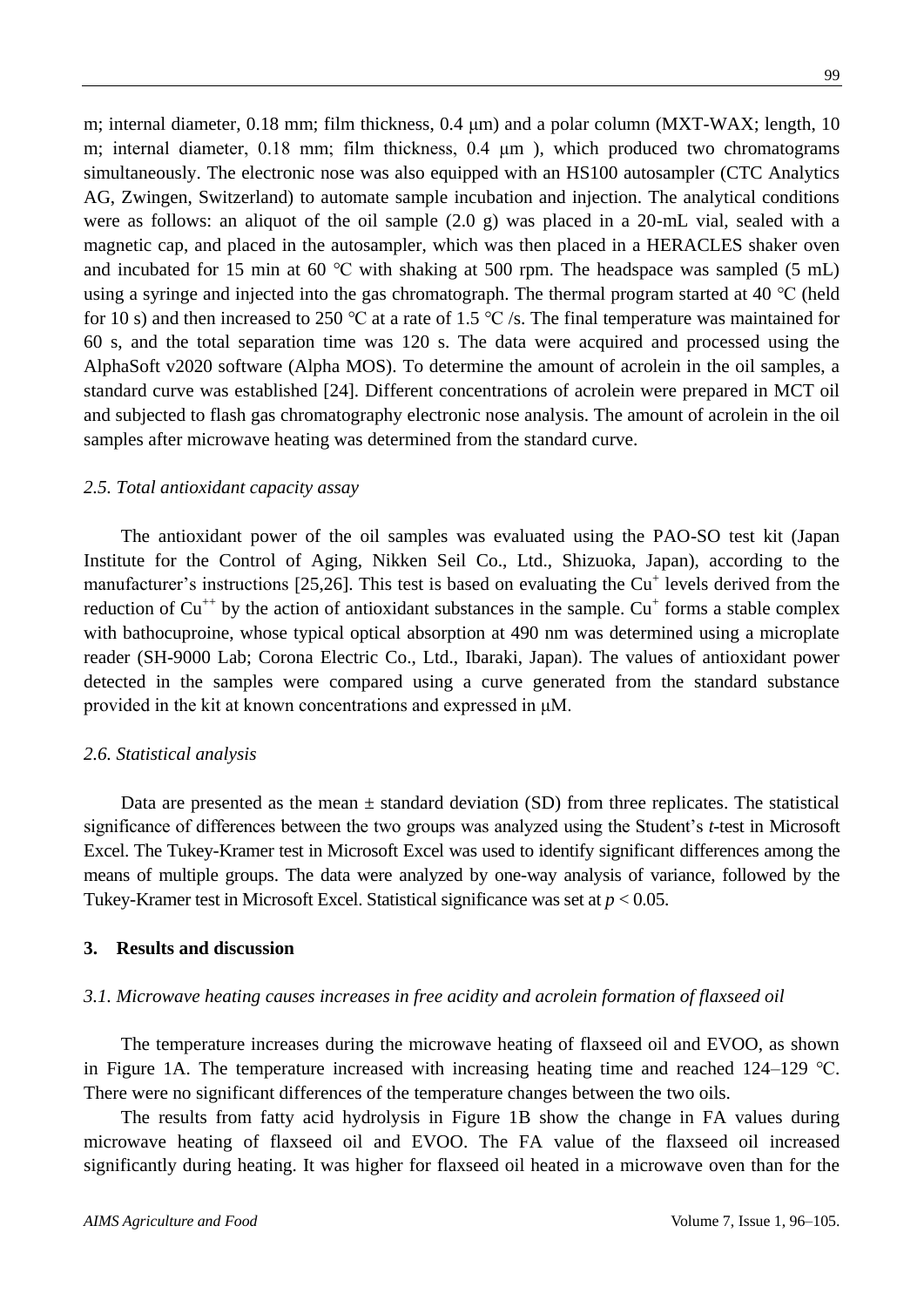oil heated in a pan at 150 ℃ [27]. Such an increase was also reported by a previous study in which flaxseed oil was subjected to microwave heat at 1000 W [15]. In contrast, the FA value of EVOO was maintained below the limit established by the IOC and the European Regulation (0.80%) for extra virgin oils [20,21], which is consistent with previous results [19]. These observations suggest that flaxseed oil is sensitive to microwave heating whereas EVOO is more tolerant.



**Figure 1.** Changes in flaxseed oil and EVOO during microwave heating based on temperature (A), free acidity (B), and acrolein (C). Asterisks indicate mean values at the same time point ( $p < 0.05$ ; Student's *t*-test) for triplicates.

Omega-3 fatty acid rich-oils, such as fish oil, have an unpleasant smell even at low oxidation levels because during the early stages of oil oxidation, they produce acrolein as the major volatile compound, which may affect consumer acceptability of the oil [28]. When vegetable oils rich in linolenic acid are heated, acrolein, which is an irritating and off-flavor compound, is also formed in the oil [14]. Owing to the strong impact of acrolein on flavor deterioration, the formation of this key volatile compound during microwave heating should be monitored to evaluate the sensory quality of lipids that are susceptible to oxidative degradation [19]. Figure 1C shows the changes in the formation of acrolein in flaxseed oil and EVOO during microwave heating. The amount of acrolein in flaxseed oil rapidly increased after heating for 6 min, reaching a maximum (2.58 mg/kg) at 12 min, after which the acrolein level decreased rapidly. The maximum amount of acrolein observed at the 12 min time point was still lower than the amount formed during frying at 180 ℃ [29]. Acrolein is a reactive monomer with a high tendency to polymerize [30]. It is possible that the excessive formation of acrolein increases its polymerization rate, which results in a rapid decrease in the levels of acrolein. Conversely, microwave heating produced only a very small increase in acrolein formation in the EVOO during heating. These results were consistent with previous results, which suggested that high amount of acrolein is formed during heating of cooking oils with high polyunsaturated fatty acid content, such as safflower oil, even at a low temperature (180 ℃), except for EVOO owing to its low content of polyunsaturated fatty acids [31].

These observations suggest that microwave heating at 150 W causes an increase in free acidity and acrolein formation of flaxseed oil, but not EVOO.

### *3.2. Reducing the free acidity and acrolein formation of flaxseed oil by blending with EVOO*

Changes in free acidity and acrolein formation after microwave heating of flaxseed oil blended with different concentrations of EVOO were investigated. Figure 2 shows the FA values and acrolein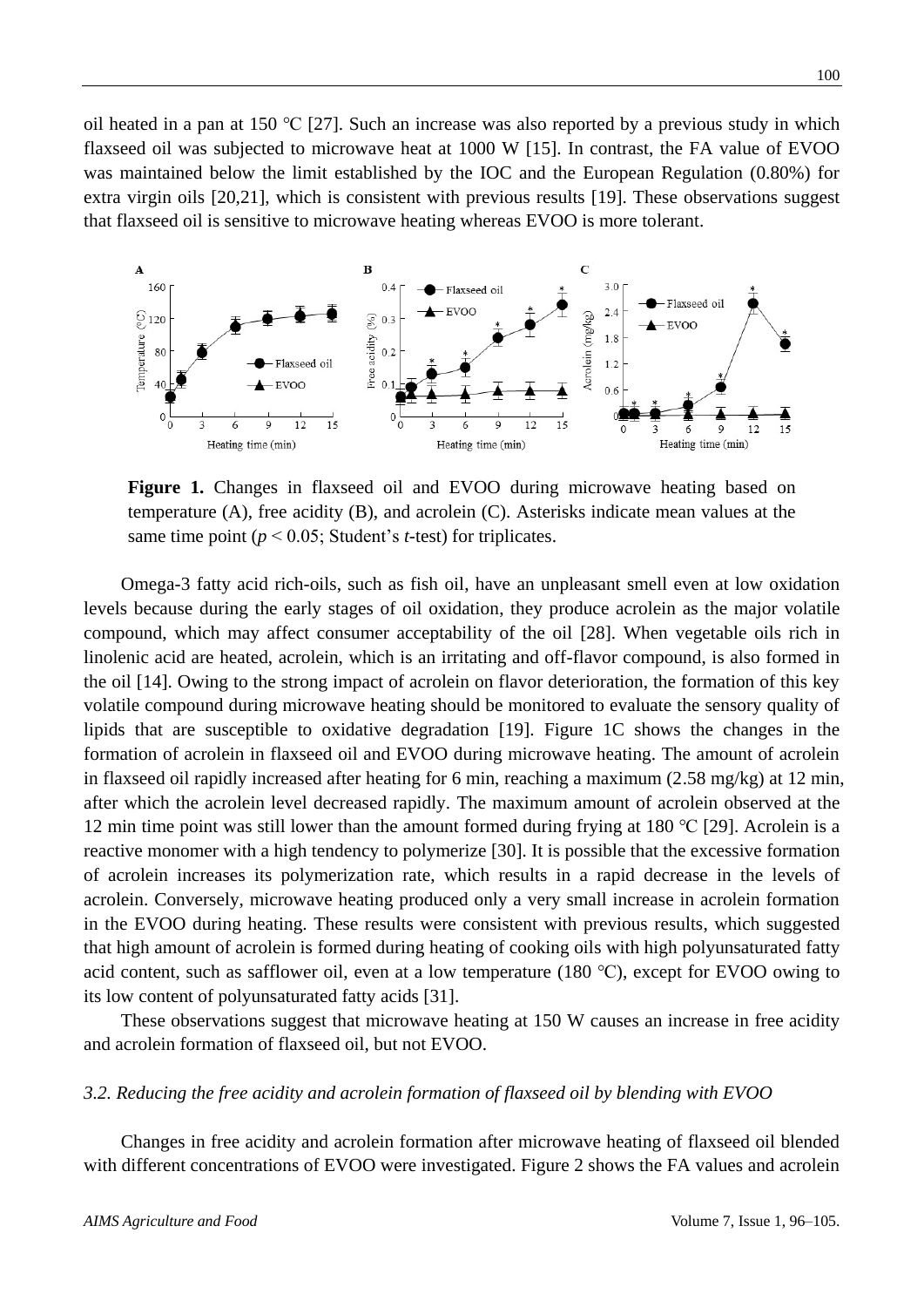levels after microwave heating for 15 min and 12 min, respectively. These blends effectively maintained both the FA value and acrolein content at a low level. The reduction rates depended on the concentration of EVOO in the blends with flaxseed oil. This suggests that the increase in free acidity and acrolein formation of flaxseed oil after microwave heating can be reduced by blending with EVOO, since they might be caused by antioxidant factors in EVOO other than  $\alpha$ -TP.

Edible oils with high levels of oleic acid and low levels of linoleic acid, such as olive oil, have higher oxidative stability [32,33]. Therefore, ROO, which contains no minor compounds with antioxidant activity [34], provided a lower level of FA and acrolein content compared to that from flaxseed oil after microwave heating (Figure 2A and 2B). This trend was consistent with that of EVOO, as it might be due to the low content of polyunsaturated fatty acids present in ROO (Table 1) [30]. The increases in free acidity and acrolein formation were also reduced in flaxseed oil blended with 10% ROO. EVOO contains substantial amounts of antioxidants, such as  $\alpha$ -TP [35]. Tocopherol content is in relation with many factors and among them, the cultivar of origin and the fruit harvest date (the ripening index) [36]. The content of α-TP in EVOO used in the present study was 24.6 mg/100 g. The FA value and acrolein content were also reduced in flaxseed oil supplemented with α-TP at the same rate as that with 10% EVOO. Moreover, flaxseed oil blended with both 10% ROO and  $\alpha$ -TP had additive effects on the reduction of the FA value and the acrolein content compared to when each component was added alone. However, these reduction values were still lower than those obtained for flaxseed oil blended with 10% EVOO.

To further evaluate the difference in free acidity and acrolein formation among the oil samples used in the blend, the initial antioxidant power of the oil samples was measured (Figure 3). The values of the antioxidant power were inversely proportional to the FA values and acrolein content of the oil samples (Figure 2A and 2B). The antioxidant capacity of flaxseed oil was enhanced by blending it with different concentrations of EVOO. An increase in the antioxidant capacity was achieved by adding 10% ROO or  $\alpha$ -TP. Flaxseed oil blended with both 10% ROO and  $\alpha$ -TP possessed higher antioxidant capacity than that with ROO or α-TP alone. In addition, flaxseed oil blended with 10% EVOO still exhibited a significantly higher antioxidant capacity than that with both 10% ROO and  $\alpha$ -TP. These results suggest that EVOO contains an inhibitory agent (e.g., phenolic compounds) other than α-TP that reduces the free acidity and acrolein formation of flaxseed oil during microwave heating.

# *3.3. Reducing the free acidity and acrolein formation of other linolenate-rich oils by blending with EVOO*

Finally, the free acidity and acrolein formation of other linoleate-rich oils, such as sesame and perilla oils, after microwave heating, were investigated (Table 2). The FA values of sesame and perilla oils increased from 0.03% to 0.19% and 0.05% to 0.13%, respectively, after microwave heating for 15 min. The acrolein contents of these oils dramatically increased from 0.002 to 2.16 mg/kg and 0.004 to 1.56 mg/kg, respectively, after microwave heating for 12 min. Sesame and perilla oils blended with 10% EVOO possessed significantly higher initial antioxidant capacity and showed lower levels of FA and acrolein content than those without EVOO, after microwave heating. These results suggest that EVOO can be used to reduce free acidity and acrolein formation when microwaving foods with thermosensitive omega-3-rich oils.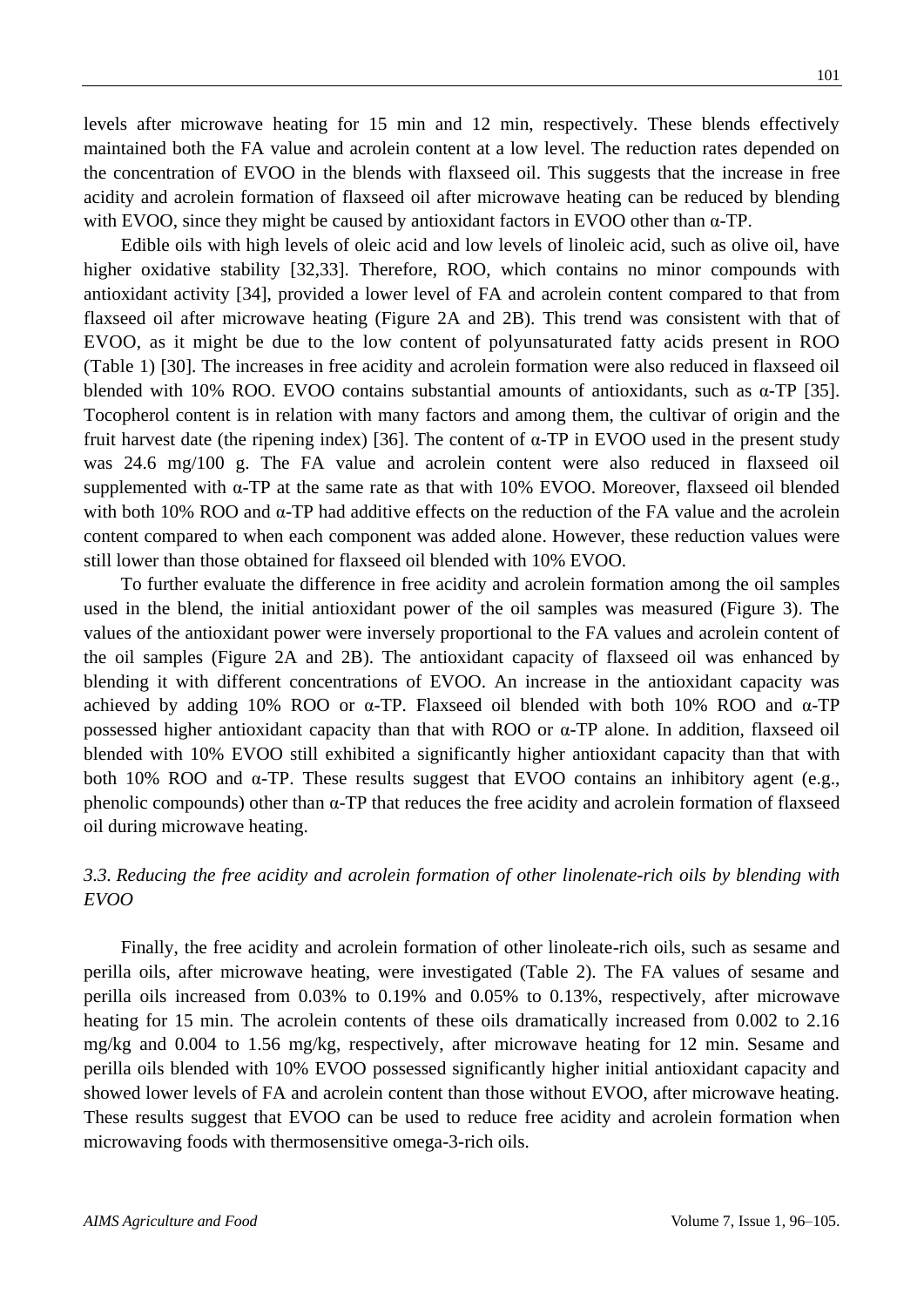

**Figure 2.** Free acidity (A) and acrolein formation (B) in flaxseed oil and EVOO after microwave heating for 15 min and 12 min, respectively. Mean values with different letters are statistically different (*p* < 0.05; Tukey-Kramer multiple comparison test). Fl, flaxseed oil; Ev, EVOO; Ro, ROO.



**Figure 3.** Initial antioxidant capacity among oil samples. Mean values with different letters are statistically different (*p* < 0.05; Tukey-Kramer multiple comparison test). Fl, flaxseed oil; Ev, EVOO; Ro, ROO.

**Table 2.** Free acidity, acrolein formation, and initial antioxidant power in sesame and perilla oils with/without 10% EVOO.

| Oil samples               | Free acidity $(\%)^1$ | Acrolein $(mg/kg)^2$ | Initial antioxidant power |
|---------------------------|-----------------------|----------------------|---------------------------|
|                           |                       |                      | $(\mu M)$                 |
| Sesame oil                | $0.19 \pm 0.02$       | $2.16 \pm 0.078$     | $3041 \pm 214$            |
| Sesame oil + $10\%$ EVOO  | $0.13 \pm 0.02^*$     | $0.33 \pm 0.010*$    | $9452 \pm 597*$           |
| Perilla oil               | $0.13 \pm 0.05$       | $1.56 \pm 0.023$     | $5272 \pm 664$            |
| Perilla oil + $10\%$ EVOO | $0.05 \pm 0.01*$      | $0.33 \pm 0.012*$    | $12649 \pm 839*$          |

<sup>1,2</sup> Data are expressed as mean  $\pm$  SD (n = 3) after microwave heating at 15 min<sup>1</sup> and 12 min<sup>2</sup>. Asterisks indicate significant differences between each oil blend with and without 10% EVOO (*p* < 0.05; Student's *t*-test).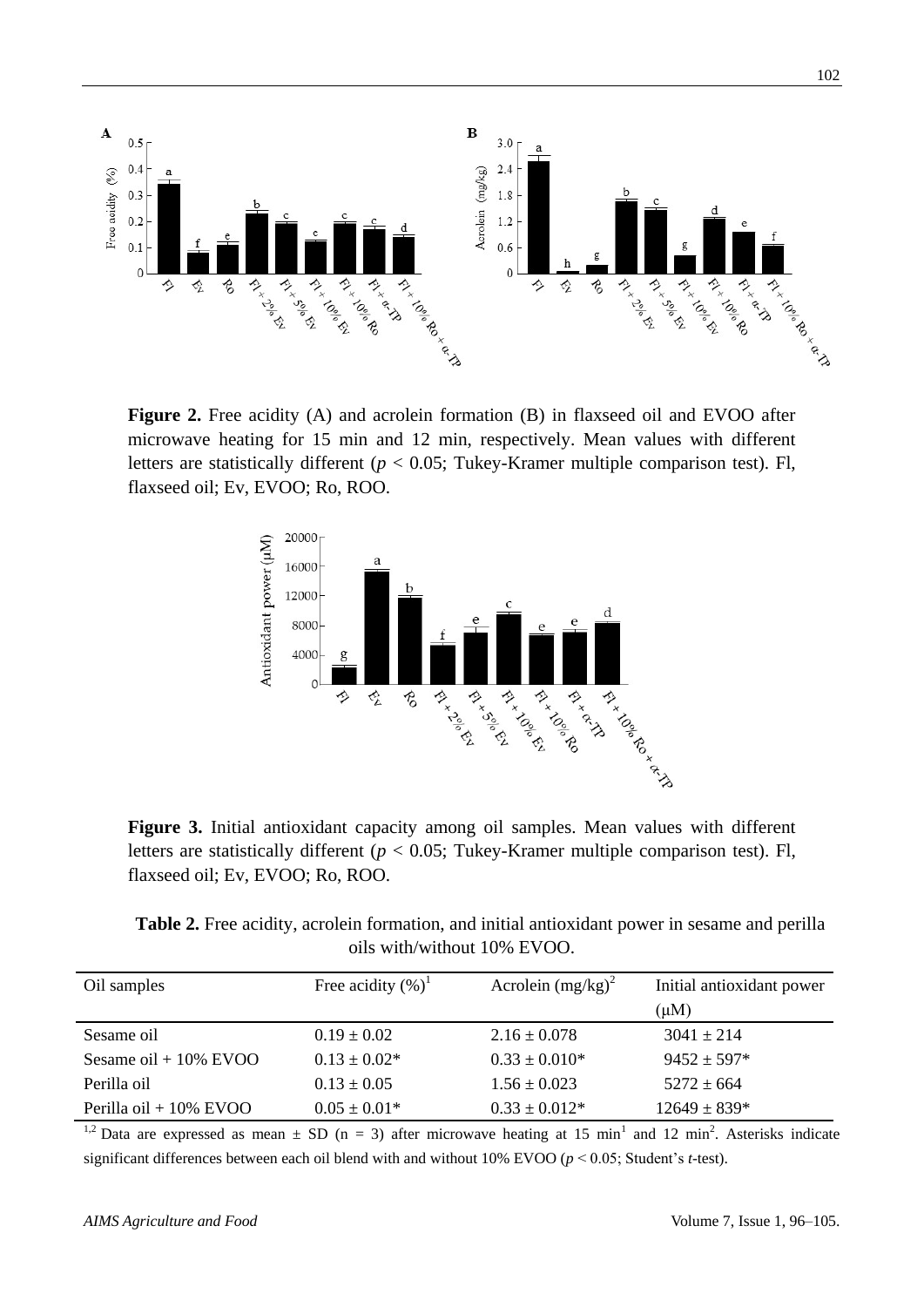# **4. Conclusions**

Our results demonstrated that omega-3-rich oils, such as flaxseed, sesame, and perilla oils, are sensitive to microwave heating at 150 W, suggesting that these oils are unsuitable for cooking using a microwave. However, blending 10% EVOO in omega-3-rich oils could enhance the antioxidant capacity of the oils and maintain the FA values and low levels of acrolein formation in the oils during microwave heating. Therefore, EVOO can be a source of a natural antioxidant in prolonging food stability via its virtue in preventing increases in free acidity and acrolein formation. Since the consumption of EVOO also helps to reduce the risk of cardiovascular disease, blending EVOO in omega-3-rich oils not only allows the oils to be used safely in microwave food processing, but also promotes human health through the powerful cardioprotective properties.

## **Acknowledgments**

The author would like to thank Editage (www.editage.com) for the English language editing.

# **Conflict of interest**

The author declares no conflicts of interest.

# **References**

- 1. Schiffmann R (1992) Microwave processing in the US food industry. *Food Technol* 46: 50−56.
- 2. Chavan RS, Chavan SR, (2010) Microwave baking in food industry: A review. *Int J Daily Sci* 5: 113−127. https://doi. org/10.3923/ijds.2010.113.127
- 3. Chandrasekaran S, Ramanathan S, Basak T (2013) Microwave food processing−A review. *Food Res Int* 52: 243−261. https://doi.org/10.1016/j.foodres.2013.02.033
- 4. Puligundla P, Abdullah SA, Choi W, Jun S, Oh SE, Ko S (2013) Potentials of microwave heating technology for select food processing applications − a brief overview and update. *J Food Process Technol*, 4: 1000278. https://doi.org/10.4172/2157-7110.1000278
- 5. Giese JH (1992) Special Report: Advances in microwave food processing. *Ibid* 46: 118−123.
- 6. Albi T, Lanzón A, Guinda A, Pérez-Camino MC, León M (1997) Microwave and conventional heating effects on some physical and chemical parameters of edible fats. *J Agric Food Chem* 45: 3000−3003. <https://doi.org/10.1021/jf970168c>
- 7. Albi T, Lanzón A, Guinda A, León M, Pérez-Camino MC (1997) Microwave and conventional heating effects on thermoxidative degradation of edible fats. *J Agric Food Chem* 45: 3795−3798. https://doi.org/10.1021/jf970181x
- 8. Farag RS, Hewedi FM, Abu-Raiia SH, El-Baroty GS (1992) Comparative study on the deterioration of oils by microwave and conventional heating. *J Food Protect* 55: 722−727. [https://doi.org/10.4315/0362-028X-55.9.722](https://doi.org/)
- 9. Hassanein MM, El-Shami SM, El-Mallah MH (2003) Change occurring in vegetable oils composition due to microwave heating. *Grasas Aceites* 54: 343−349. <https://doi.org/10.3989/gya.2003.v54.i4.219>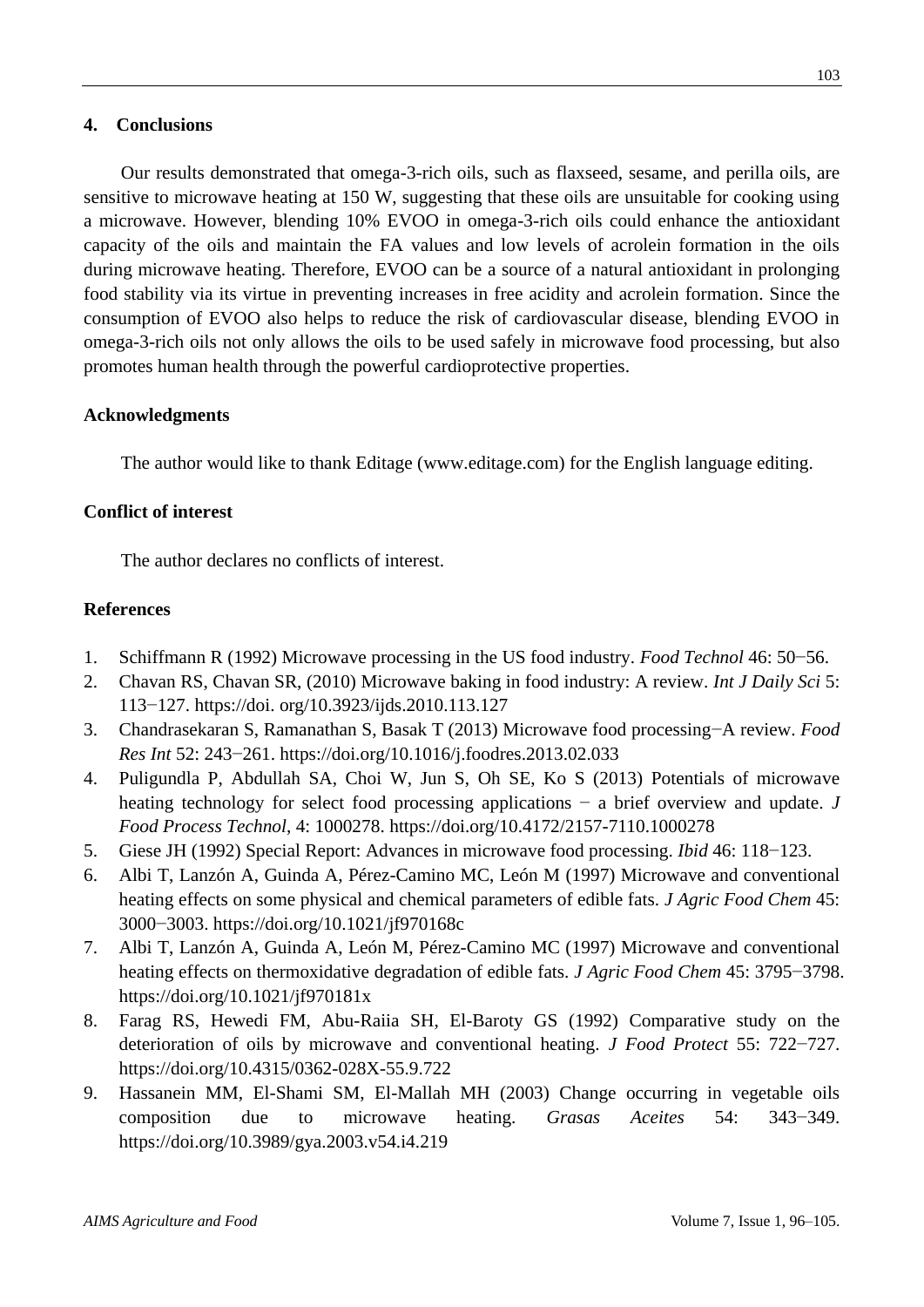- 10. Kris-Etherton PM, Harris WS, Appel LL (2002) Fish consumption, fish oil, omega-3 fatty acids, and cardiovascular disease. *Circulation* 106: 2747−2757. https://doi.org/10.1161/01.cir.0000038493.65177.94
- 11. Schram LB, Nielsen CJ, Porsgaard T, Nielsen NS, Holm R, Mu H (2007) Food matrices affect the bioavailability of (n-3) polyunsaturated fatty acids in a single meal study in humans. *Food Res Int* 40: 1062−1068. https://doi.org/10.1016/j.foodres.2007.06.005
- 12. Arab-Tehrany E, Jacquot M, Gaiani C, Imran M, Desobry S, Linder M (2012) Beneficial effects and oxidative stability of omega-3 long-chain polyunsaturated fatty acids. *Trends Food Sci Technol* 25: 24−33. <https://doi.org/10.1016/j.tifs.2011.12.002>
- 13. Juita, Dlugogorski BZ, Kennedy EM, Mackie JC (2012) Low temperature oxidation of linseed oil: a review. *Fire Sci Rev* 1: 3.
- 14. Endo Y, Hayashi C, Yamanaka T, Takayose K, Yamaoka M, Tsuno T, Nakajima S (2013) Linolenic acid as the main source of acrolein formed during heating of vegetable oils. *J Am Oil Chem Soc* 90: 959−964. <https://doi.org/10.1007/s11746-013-2242-z>
- 15. Megahed MG (2011) Effect of microwave heating of linseed oil on the formation of primary and secondary oxidation products. *Agric Biol J N Am* 2: 673−679. https://doi.org/10.5251/abjna.2011.2.4.673.679
- 16. Quiles JL, Ramírez-Tortosa MC, Gomez JA, Huertas JR, Mataix J (2002) Role of vitamin E and phenolic compounds in the antioxidant capacity,measured by ESR, of virgin olive oil, olive and sunflower oils after frying. *Food Chem* 76: 461−468. [https://doi.org/10.1016/S0308-8146\(01\)00307-7](https://doi.org/10.1016/S0308-8146(01)00307-7)
- 17. Mori T, Thomas G, Markham R, White P (1992) Improved power control during microwave heating in biological applications. *Dental Materials J* 11: 197−203. https://doi.org/10.4012/dmj.11.197
- 18. Yarmand MS, Homayouni A (2010) Quality and microstructural changes in goat meat during heat treatment. *Meat Sci* 86: 451−455. https://doi.org/10.1016/j.meatsci.2010.05.033
- 19. Kishimoto N (2019) Microwave heating induces oxidative degradation of extra virgin olive oil. *Food Sci Technol Res* 25: 75−79. https://doi.org[/10.3136/fstr.25.75](http://dx.doi.org/10.3136/fstr.25.75)
- 20. International Olive Council (2019) Trade standard applying to olive oils and olive pomace oils. COI/T.15/NC No 3/Rev.13 June 2019.
- 21. Commission Regulation (EEC) No 2568/91 of 11 July 1991 [on the characteristics of olive oil](https://eur-lex.europa.eu/legal-content/EN/AUTO/?uri=celex:31991R2568)  [and olive-residue oil and on the relevant methods of analysis](https://eur-lex.europa.eu/legal-content/EN/AUTO/?uri=celex:31991R2568) (OJ L 248 5.9.1991, p. 1).
- 22. Gucci R, Caruso G, Canale A, [Loni A,](https://www.cabdirect.org/cabdirect/search/?q=au%3a%22Loni%2c+A.%22) [Raspi A,](https://www.cabdirect.org/cabdirect/search/?q=au%3a%22Raspi%2c+A.%22) [Urbani S,](https://www.cabdirect.org/cabdirect/search/?q=au%3a%22Urbani%2c+S.%22) [Taticchi A,](https://www.cabdirect.org/cabdirect/search/?q=au%3a%22Taticchi%2c+A.%22) [Esposto S,](https://www.cabdirect.org/cabdirect/search/?q=au%3a%22Esposto%2c+S.%22) [Servili M](https://www.cabdirect.org/cabdirect/search/?q=au%3a%22Servili%2c+M.%22) (2012) Qualitative changes of olive oils obtained from fruits damaged by *Bactrocera oleae* (Rossi). *Hort Sci* 47: 301−306. https://doi.org/10.21273/HORTSCI.47.2.301
- 23. Kamvissis VN, Barbounis EG, Megoulas NC, Koupparis MA (2008) A novel photometric method for evaluation of the oxidative stability of virgin olive oils. *J AOAC Int* 91: 794−801. https://doi.org/10.1093/jaoac/91.4.794
- 24. Kishimoto N, Kashiwagi A (2018) Reducing the formation of acrolein from linolenate-rich oil by blending with extra virgin olive oil during repeated frying of food at high temperature. *Food Sci Technol Res* 24: 1017−1020. https://doi.org/10.3136/fstr.24.1017
- 25. Sasaki K, Kino S, Takeuchi M, Ochi T, Cruz GD, Tomita I (2010) Analysis of antioxidant activities in vegetable oils and fat soluble vitamins and biofactors by the PAO-SO method. *Methods Mol Biol* 594: 241−250. https://doi.org/10.1007/978-1-60761-411-1